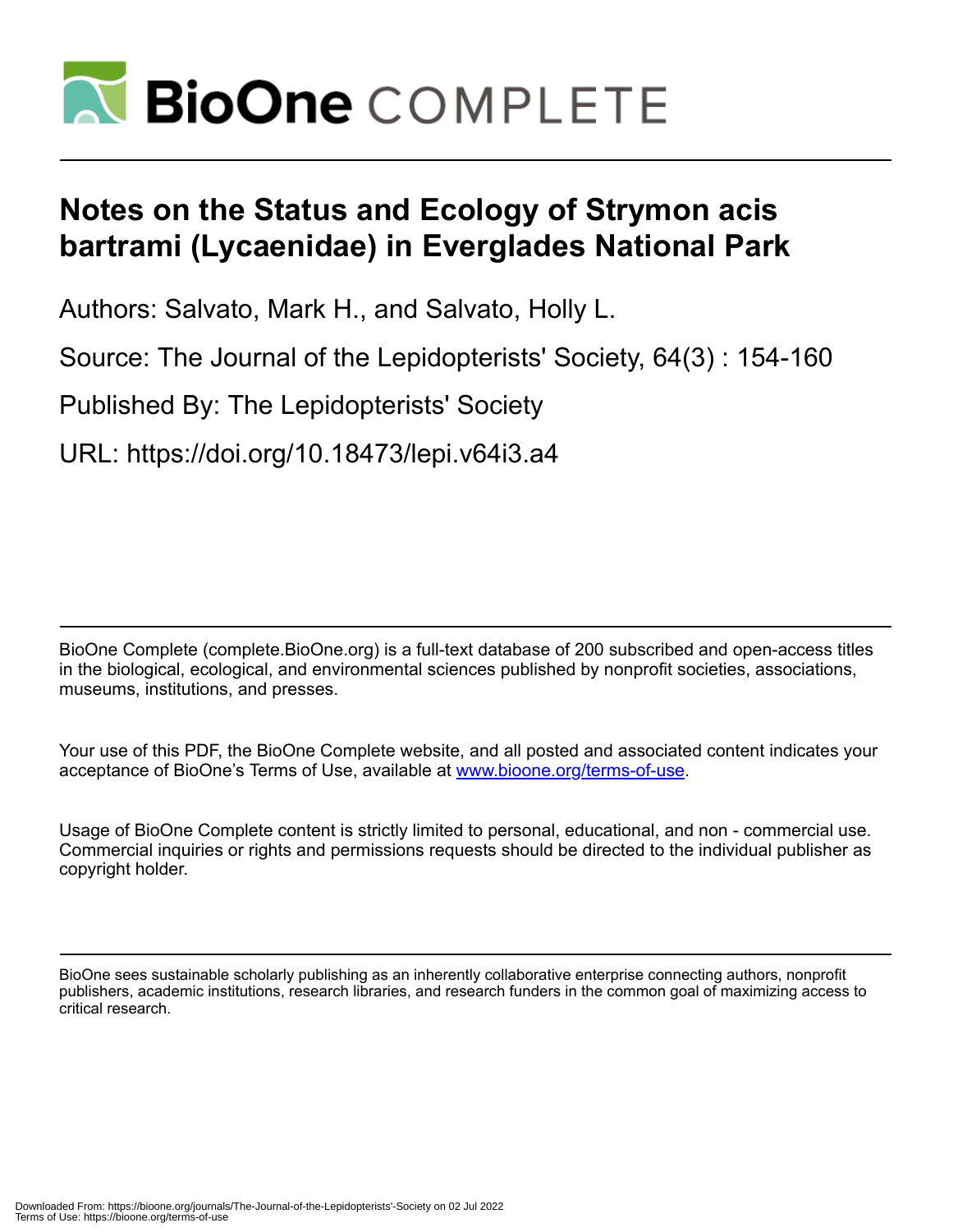*Journal of the Lepidopterists' Society* 64(3), 2010,154–160

# NOTES ON THE STATUS AND ECOLOGY OF *STRYMON ACIS BARTRAMI* (LYCAENIDAE) IN EVERGLADES NATIONAL PARK

## MARK H. SALVATO

1765 17th Avenue Southwest, Vero Beach, Florida, 32962, USA, email: anaea\_99@yahoo.com, Biologist, United States Fish and Wildlife Service, Vero Beach, Florida 32960, USA

#### AND

# HOLLY L. SALVATO

1765 17th Avenue Southwest, Vero Beach, Florida, 32962, USA, email: anaea\_99@yahoo.com

**ABSTRACT.** A 10-year survey was conducted within the pine rocklands of Everglades National Park to study the status, phenology and natural history of *Strymon acis bartrami* (W. Huntington and Comstock). The response of populations of this species to prescribed fires and hurricane activity within the Everglades was also noted. *Strymon a. bartrami* (n = 77 adults) was encountered throughout the survey, most often in the spring, but was generally uncommon. The species was slow to re-colonize recently burned pine rocklands. However, prescribed fires conducted in a cyclic pattern as well as near appropriate hostplant-bearing refugia may have aided *S. a. bartrami* in post-burn re-establishment. In addition, the species appeared to recover quickly after hurricane events in the Everglades.

**Additional key words:** prescribed fire, phenology, conservation, hurricanes

*Strymon acis bartrami* (W. Huntington & Comstock) (Lycaenidae) (Fig. 1) has historically occurred throughout the pine rocklands of southern Florida and the lower Florida Keys (Baggett 1982; Minno & Emmel 1993; Smith *et al*. 1994; Salvato & Hennessey 2004), where it is endemic. However, due to extensive habitat loss across much of its former range, this species is now restricted to the pine rocklands within and adjacent to Everglades National Park (Fig. 2) as well as to Big Pine Key, which is part of the National Key Deer Refuge (NKDR) in the lower Florida Keys.

In addition to habitat loss, use of chemical adulticides for mosquito control and suppression of natural fire regimes have been suggested as primary factors that have influenced the decline of *S. a. bartrami* (Hennessey & Habeck 1991; Hennessey *et al*. 1992; Emmel *et al*. 1995; Schwarz *et al*. 1996; Salvato 1999, 2001).

In the Everglades, where the threat of further habitat loss or use of chemical pesticides is reduced, the role and frequency of fire remains a critical factor influencing populations of *S. a. bartrami* (Salvato 1999; Salvato & Hennessey 2004). Historically, periodic lightning-induced fires were a vital component in maintaining native vegetation within the pine rockland ecosystem (Loope & Dunevitz 1981; Slocum *et al*. 2003), including *Croton linearis* Jacq. (Euphorbiaceae), the only known hostplant for *S. a. bartrami*. While prescribed fire had been employed as a management tool in the Everglades for several decades, it was only towards the end of the twentieth century that these

protocols were adapted to best mimic the timing of lightning-ignited fires and their role in natural histories of various pine rockland species.

*Strymon a. bartrami* is rarely found farther than 5 m from the hostplant (Schwartz 1987; Worth *et al*. 1996; Salvato & Salvato 2008) and is generally thought to have limited dispersal abilities preventing the species from escaping fire events (Salvato & Hennessey 2004). Kwilosz & Knutson (1999) found that, while fire



FIG. 1. *S. a. bartrami* at gate 4 in Long Pine Key on 22 November 2003 (Photo: H. L. Salvato).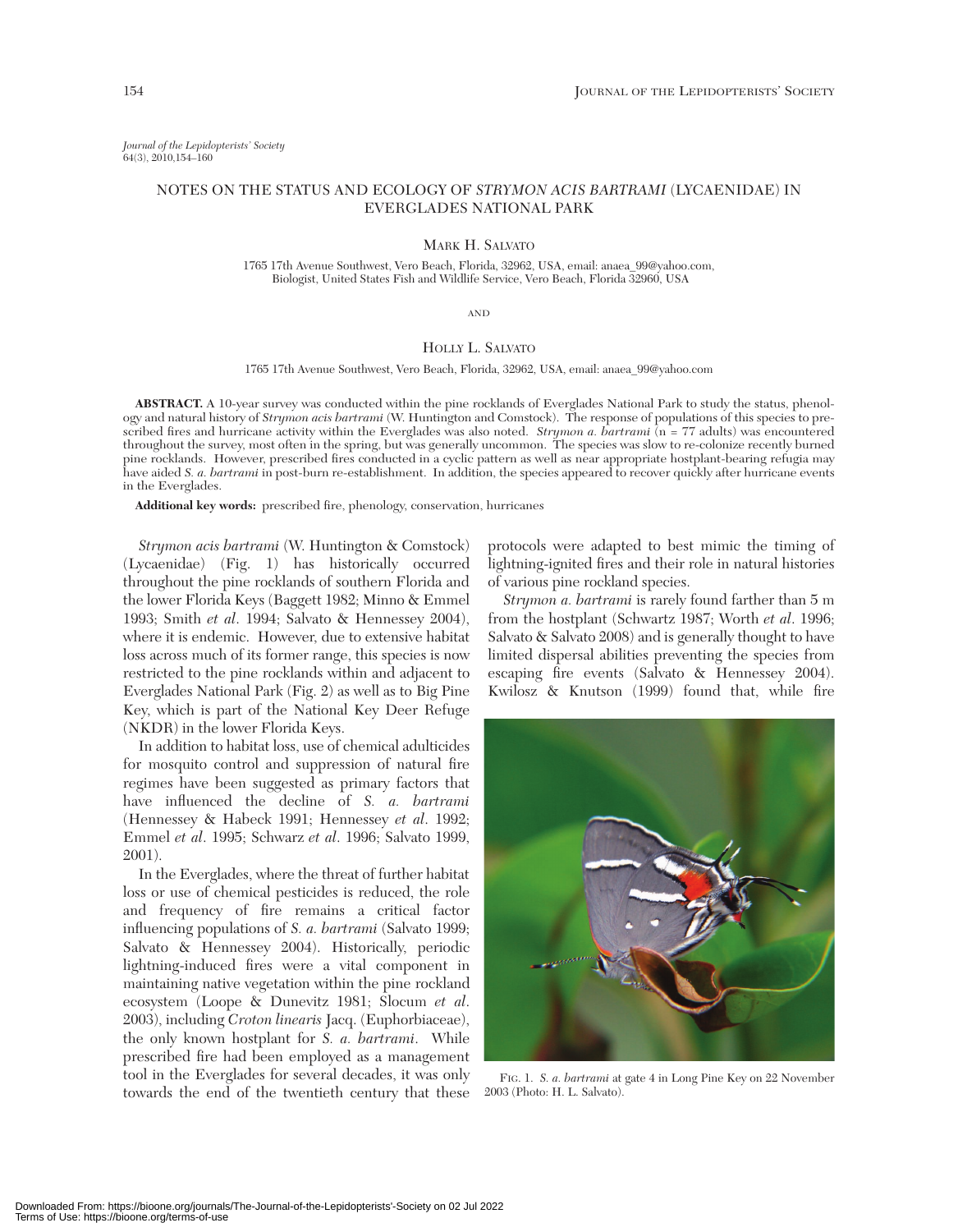improves habitat, it also temporarily suppresses resident butterfly populations. Swengel (1996) and Swengel & Swengel (2001, 2007) indicated that many specialist insects have a negative short-term response to fires because they must rebuild their populations from unburned areas. Therefore, when large or entire tracts of *C. linearis*-bearing pine rocklands are burned the *S. a. bartrami* populations that occurred within them may be either extirpated or only slowly re-colonized from adjacent areas (Lenczewski 1980; Salvato & Hennessey 2004).

Salvato & Salvato (2007) discussed the influence of hurricane and tropical storm activity on several butterfly species within coastal portions of southern Florida. These studies indicated that species richness and abundance returned to pre-storm levels within one year after the disturbances. However, the potential influence of tropical storms on pine rockland species such as *S. a. bartrami* has never been evaluated.

This paper describes our ongoing population monitoring of *S. a. bartrami* within Everglades National

Park and examines phenology, natural history, and response to hurricane activity, as well as the possible influence of prescribed fires on the abundance of this species.

## **METHODS**

A survey transect was established at the gate 4 nature trail in the Long Pine Key (LPK) portion of Everglades National Park and monitored on one sampling date a month from January 1999 to December 2008 following the parameters outlined in Hennessey & Habeck (1991) and Salvato (1999). The transect was 400 m long and 5 m wide (0.2 ha) and occurred within pine rockland habitat with evenly distributed amounts of hostplant. To determine *S. a. bartrami* distribution in LPK additional, similarly proportioned transects  $(n = 3)$  were established during 2004 in areas where the species had been historically reported (gates 2, 8 and 10) (Fig. 3). These additional transects were monitored on one sampling date a month from 2004 to 2008. The status and natural history of another imperiled pine rockland



FIG. 2. Location of Long Pine Key within Everglades National Park (Park area and boundaries are indicated by shaded coloring) and southern Florida.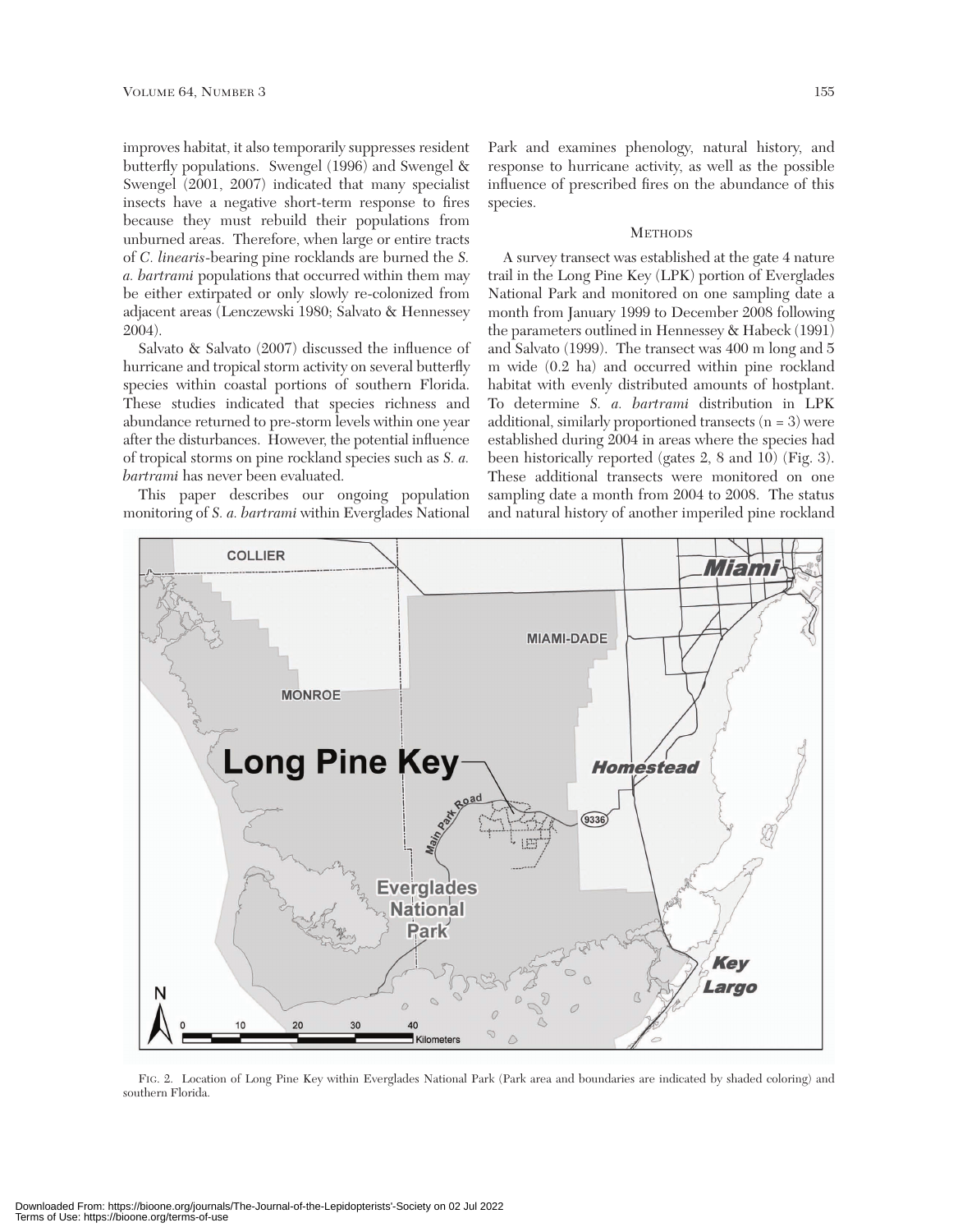butterfly, *Anaea troglodyta floridalis* F. Johnson & Comstock, was also studied during this survey and these data are discussed elsewhere (Salvato & Salvato 2010).

Sampling dates occurred on warm, clear days when temperatures were considered sufficient for butterflies to be active. Adult butterfly abundance was determined on each monthly sampling date by recording the number of butterflies observed. Monthly visits to transects occurred at approximately four-week intervals which reduced the likelihood of encountering the same individuals on consecutive sampling dates. During 1999 to 2003 each monthly sampling date included approximately three to four hours of field time (between 08:00–12:00 h) at gate 4. From 2004 onward field time increased to approximately 9 hours (between 08:00– 17:00 h) on each monthly sampling date to accommodate the additional study sites at gates 2, 8 and 10.

Surveying transects on a monthly basis provided a standardized method for monitoring *S. a. bartrami* over the study period. Throughout the 10-year duration of this survey we attempted to choose sampling dates under appropriate weather conditions for *S. a. bartrami* to be active. However, these studies only provided a general estimate of *S. a. bartrami* abundance during this time frame. Additional sampling dates may have reflected a different level of abundance at the various survey sites.

On the same dates *C. linearis* (n = 100) was inspected at the gate 4 transect to monitor for larval activity. Fresh growth and flowers of *C. linearis* were examined for early instar *S. a. bartrami* larvae, while mature parts of the hostplant were searched for older larvae. Approximately one hour was spent inspecting *C. linearis* for *S. a. bartrami* larvae at gate 4 during every sampling date. *Croton linearis* was not monitored as extensively for larvae on the remaining transects, but larval activity, when observed at these locations, was noted. We attempted to determine the fate of larval development on subsequent sampling dates by examining the plants on or near where larvae had been observed during prior visits.

On several occasions throughout the study, prescribed burns were administered on all or part of select study sites. In such instances *C. linearis* was monitored to note general recovery time post-burn as well as duration until *S. a. bartrami* returned to the study site. In addition, adult *S. a. bartrami* abundance within the gate 4 study area was evaluated during the six months preceding and following burn events. A paired t-test (one-tailed) was used to compare overall *S. a. bartrami* abundance pre- and post-burn following prescribed fires at gate 4. This analysis allowed for small sample sizes of *S. a. bartrami* abundance, with unequal

variances, to be examined before and after fire events at the same site on different years.

Following hurricanes Irene (1999), Katrina (2005) and Wilma (2005) we monitored the response of *S. a. bartrami* to storm influence.

# **RESULTS**

Table 1 indicates the number of adult *S. a. bartrami* observed during 1999 to 2008 at Long Pine Key at gate 4, based on monthly surveys. Only one adult was observed during 1999 (9 March) (Salvato 2003). In subsequent years between one (2008) and 15 (2006) adults were observed annually.

A total of 55 adult *S. a. bartrami* was recorded at gate 4 over the 10-year survey period. Table 1 summarizes our observations of the species  $(n = 22)$  at gates 2, 8 and 10 during 2004 to 2008. Adults were observed during every month of the year, but the majority of observations occurred from March to June (Table 2), suggesting the species reaches peak abundance in LPK during spring.

TABLE 1. Total number of adult S. a. bartrami observed annually during 1999 to 2008 in Long Pine Key at gates 2, 4, 8 and 10, based on 12 months of sampling each year. NA indicates that data was not collected at this location during this period.

| Area 1999 2000 2001 2002 2003 2004 2005 2006 2007 2008 |  |  |  |  |  |
|--------------------------------------------------------|--|--|--|--|--|
| Gate 2 NA NA NA NA NA $2$ 5 6 4 0                      |  |  |  |  |  |
| Gate 4 1 6 6 5 3 9 6 15 3 1                            |  |  |  |  |  |
| Gate 8 NA NA NA NA NA 0 0 0 1 4                        |  |  |  |  |  |
| Gate 10 NA NA NA NA NA 0 0 0 0                         |  |  |  |  |  |

TABLE 2. The mean number  $(\pm$  standard deviation) of adult S. a. bartrami observed monthly during 1999 to 2008 in Long Pine Key at gate 4 only, based on 12 months of sampling each year.

| Month     | Mean | Std. Deviation |
|-----------|------|----------------|
| January   | 0.3  | 0.483          |
| February  | 0.4  | 0.516          |
| March     | 0.7  | 0.675          |
| April     | 1.0  | 1.491          |
| May       | 1.4  | 1.647          |
| June      | 0.9  | 1.101          |
| July      | 0.2  | 0.422          |
| August    | 0.2  | 0.422          |
| September | 0.3  | 0.483          |
| October   | 0.2  | 0.422          |
| November  | 0.5  | 0.707          |
| December  | 0.3  | 0.483          |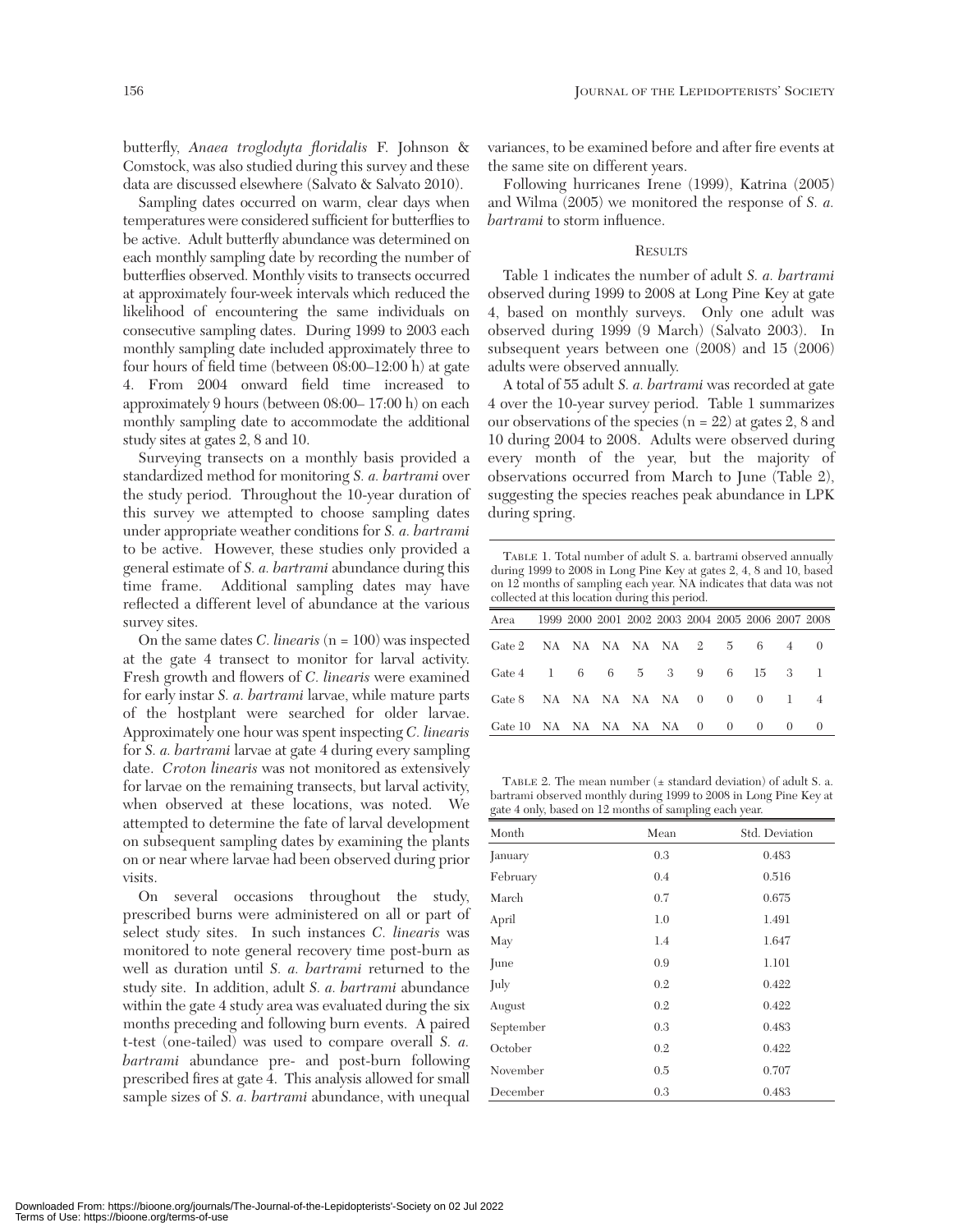

FIG. 3. Locations of the study areas at gates 2, 4, 8 and 10 and the burn units within Long Pine Key.

Figure 4 shows adult *S. a. bartrami* abundance at gate 4 during the six-month periods preceding and following the six prescribed fire events administered during the study period. Similar *S. a. bartrami* abundance was observed at gate 4 before and after four of the six burn events. As a result, although more adults were observed prior to prescribed burns ( $n = 29$ , mean = 4.833) than after the fires  $(n = 4, mean = 0.667)$ , this difference was not significant (t-test;  $t = 1.7885$ ,  $p = 0.0669$ ).

Several adult *S. a. bartrami* observations at gate 4 in early 2000 (n = 6) (following Hurricane Irene in October 1999) and early 2006 ( $n = 15$ ) (after Hurricane Katrina in August 2005 and Hurricane Wilma in October 2005) suggested that this species can recover quickly from the influence of storm activity.

Only four *S. a. bartrami* larvae were encountered during this study, three at gate 4 (May 1999, March 2003 and April 2006) and one at gate 8 (December 2007). The cryptic nature of the larvae made them difficult to locate and it is likely that a considerable number of individuals were overlooked during our surveys.

### **DISCUSSION**

The population status of *S. a. bartrami* within the Everglades has varied in the literature for several decades. Lenczewski (1980) indicated that while the species was encountered consistently within the pine rocklands of Long Pine Key during the early 1970s, it appeared to have been extirpated in the Everglades later that decade. However, subsequent surveys by Hennessey & Habeck (1991) and Emmel *et al*. (1995) found the species in low numbers. Salvato (2001) was unable to find *S. a. bartrami* within LPK during an intensive survey in 1997*–*98, but did ultimately encounter the species in 1999 at gate 4 at the onset of this study (Salvato 2003). During the present survey, the species was observed throughout the year, most frequently during the winter and spring across LPK, but never abundantly.

Salvato & Hennessey (2004) suggested that *S. a. bartrami* may have historically been more common within the Everglades due to the influence of a natural fire regime that maintained a widespread distribution of *C. linearis*. Natural fires in the pine rocklands are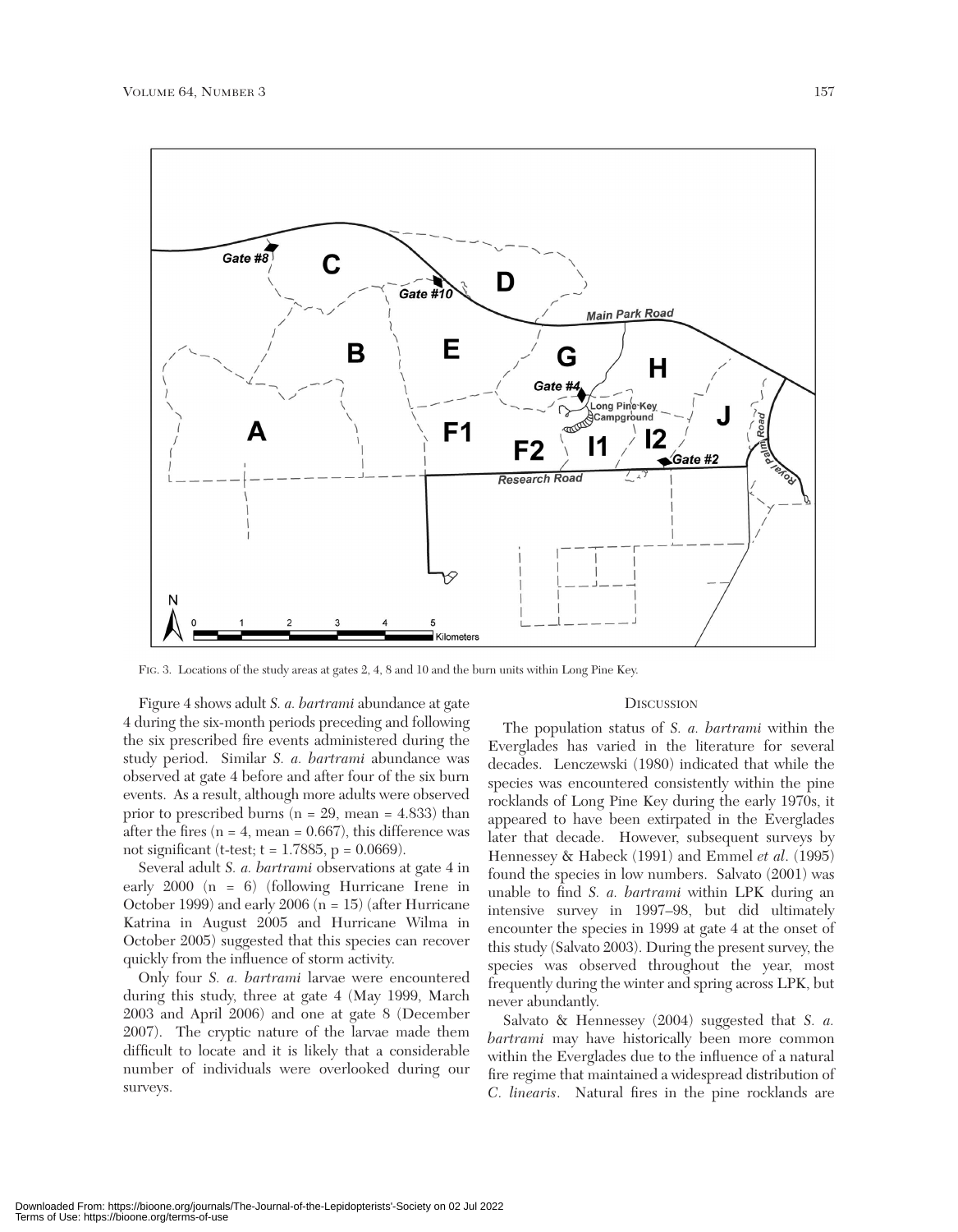

FIG. 4. Indicates the total number of adult *S. a. bartrami* observed at gate 4 of Long Pine Key within the six months preceding and following prescribed burn events.

important in regulating and maintaining the herbaceous layer, including *C. linearis* (Loope & Dunevitz 1981; Carlson *et al*. 1993; Bergh & Wisby 1996; Slocum *et al*. 2003). Since 1989, LPK fire management staff have ignited prescribed fires on a cyclic basis to best mimic those historically initiated by lightning strikes (Slocum *et al*. 2003). While this policy has resulted in pine rockland restoration throughout much of LPK, including a resurgence in *C. linearis*, many populations of this hostplant remain fragmented throughout the Everglades. This has isolated *S. a. bartrami* populations (Salvato 1999), possibly presenting an obstacle towards re-colonization. Salvato & Hennessey (2004) indicated that *S. a. bartrami* appears to require continuous stands of *C. linearis*, based on its close association with this hostplant. In the lower Florida Keys, Salvato (1999, 2003) and MHS & HLS (unpublished data) reported finding *S. a. bartrami* reliably in areas of Big Pine Key within NKDR that maintained widespread *C. linearis*, but found the species to be less frequent where hostplant populations were small or fragmented.

At the onset of this survey we encountered *S. a. bartrami* consistently in low numbers at gate 4, an area in Long Pine Key where *C. linearis* is common and largely contiguous. During June 2001 much of our gate 4 study area in burn units F2 and G (see Fig. 3) was subjected to a prescribed burn (approximately 540 ha) and *S. a. bartrami* was not observed again at this location more than six months (Fig. 4).

Lenczewski (1980) and Salvato & Hennessey (2004) indicated that *S. a. bartrami* requires at least five months to re-colonize an area following a burn. However, in 2007 MHS & HLS (unpublished data) found that this species had successfully re-colonized prescribed burn areas of Navy Wells Pineland Preserve, an approximately 100-ha area consisting largely of relict pine rocklands adjacent to the Everglades, within only three to four months of the fires. The small sizes of these prescribed fires (5 and 11 ha, respectively) and availability of *C. linearis* adjacent to the burn sites may have aided *S. a. bartrami* in re-establishing more quickly. By comparison burns in LPK during this study were often larger and not always near or containing appropriate hostplant-bearing refugia. Knight & Holt (2005) found insect abundance to be higher at the edges of burned areas bordered by refugia as compared to the interior of the treatment area. Swengel & Swengel (1996) reported that *Lycaeides melissa samuelis* Nabokov (Lycaenidae) responded favorably to fire management practices in central and northwestern Wisconsin when provided with unburned refugia for recolonization. Kwilosz & Knutson (1999) determined that while *L. m. samuelis* numbers dropped substantially within burned areas, overall population numbers remained unchanged due to recolonization of the area by individuals surviving within the refugia or returning from adjacent unburned units. Similarly, Panzer (2003) and Johnson *et al*. (2008) reported that many insects will successfully rebound in a burned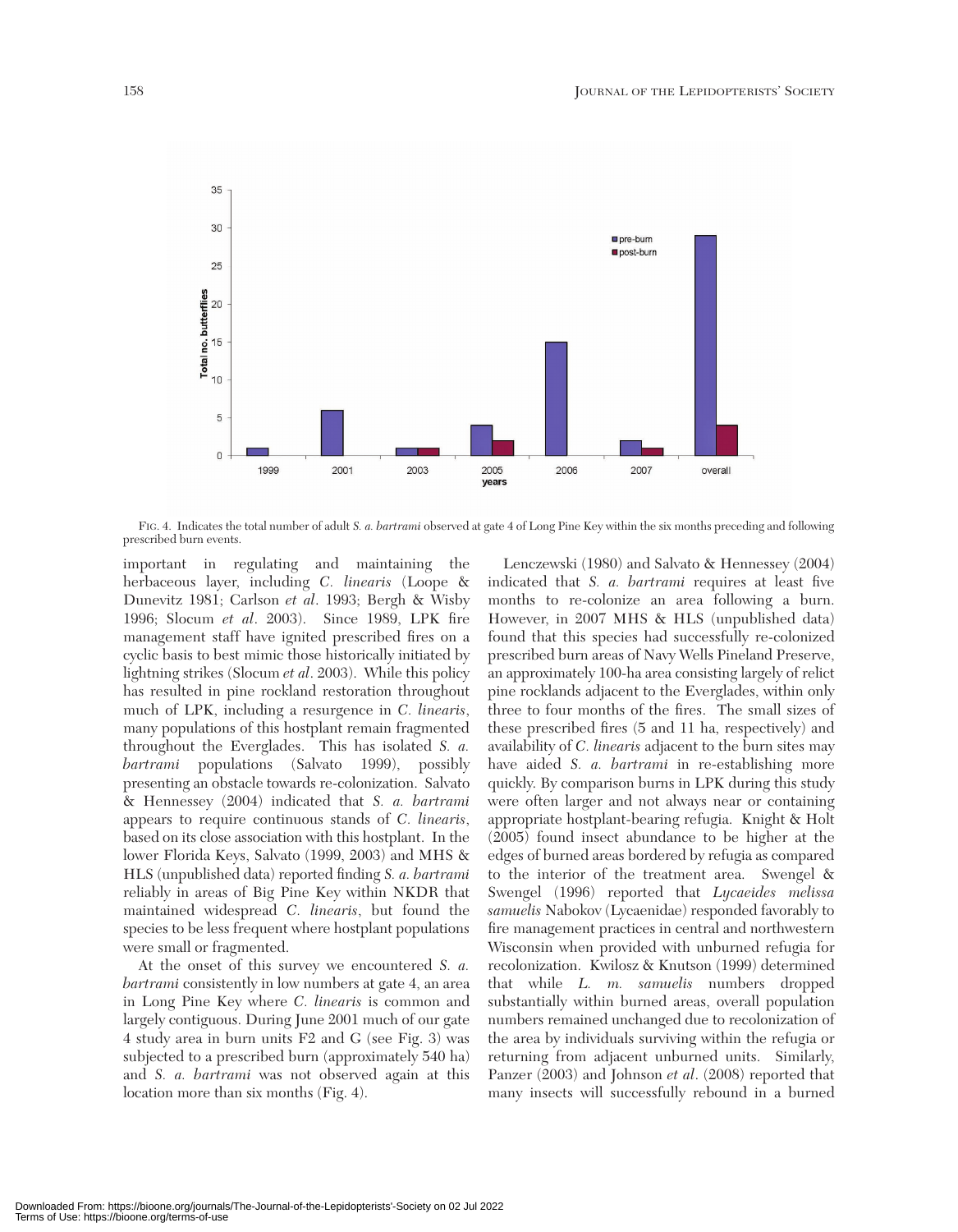location provided that enough individuals can recolonize from adjacent areas. If *S. a. bartrami* is unable to disperse adequately during fire events then only adults at the periphery of burned areas are likely to escape to adjacent pine rocklands (Salvato & Hennessey 2004). Given the low numbers of *S. a. bartrami* found in this and other surveys, it is likely that only a small number of butterflies reach refugia during LPK burn events, thereby reducing the ability of the species to return and re-colonize in substantial numbers after a fire.

Although the prescribed burns conducted within the gate 4 study area during 2001 were extensive, those conducted throughout the remainder of the survey period were done in an alternating pattern from yearto-year. This provided such species as *S. a. bartrami* with refugia of similar habitat adjacent to the burn locations. Following each of these subsequent burns, at least one side of our gate 4 study site (unit F2 or G) continued to maintain *C. linearis* for butterfly use until the entire area recovered. Possibly as a result of this cyclic burn pattern and continual access to *C. linearis* adult *S. a. bartrami* observations increased within gate 4 during 2004 and into early 2006. In the winter and spring of 2006, we recorded 15 adults within the northern half of gate 4, the greatest abundance noted for the species during this survey.

However, this increased abundance was short-lived. A prescribed burn (approximately 353 ha) was conducted during June 2005 within unit F2 on the southern side of the gate 4 study area. Post-burn recovery of *C. linearis* was slow and hampered by hurricane activity. At one-year post-burn, the hostplant was sparse within the southern portion of gate 4, but it remained abundant in unit G to the north, where the majority of the *S. a. bartrami* were observed. A prescribed burn (approximately 318 ha) was administered to unit G during July 2006. Following this burn *S. a. bartrami* abundance declined again at gate 4 for the remainder of the study (Table 1).

*Strymon a. bartrami* was encountered sporadically on a number of our other transects (gates 2 and 8) and elsewhere (gate 11) in LPK during the remaining years of this study. These are areas where the species was previously reported (Hennessey & Habeck 1991; Emmel *et al*. 1995) (Table 1). This suggests that while *S. a. bartrami* is largely uncommon in LPK, the species continues to be widespread. Although our studies focused largely on the relationship of *S. a. bartrami* and fire at gate 4, we also noted that the species responded favorably to a burn at gate 8 (around Pine Glades Lake) in 2005 and less so to a fire at gate 2 during 2007. The role and influence of prescribed fire on other *S. a.*

*bartrami* population segments within the Park will require further evaluation.

Cyclic and alternating treatment of burn units may have benefited *S. a. bartrami* during much of the present study, both at gate 4 and perhaps elsewhere in LPK, yet this alone may not be sufficient to increase the species' numbers. Providing refugia directly within (as well as adjacent to) the treatment area during prescribed burn activities may substantially increase the potential for *S. a. bartrami* to re-colonize recently burned areas and allow the species to remain within or near the fire-treated pineland. Use of refugia, particularly within the most abundant segment of a specialist butterfly population, has proven successful in retaining or increasing the densities of several imperiled butterflies (Panzer 2002, 2003; Kwilosz & Knutson 1999; Swengel & Swengel 1996, 2007). In addition, Swengel & Swengel (2007) indicated that establishment of permanent, non-fire refugia, managed through the use of less intensive alternatives had numerous benefits for a variety of specialist arthropod groups. Emmel *et al*. (2005) and Schwarz *et al*. (1996) promoted the use of prescribed fire to maintain the pine rocklands for *S. a. bartrami* conservation, but suggested that in addition to the burns, select areas with large stands of *C. linearis* be maintained by hand clearing of dense understory growth.

*Strymon a. bartrami* was listed as a candidate species for Federal protection on 12 September 2006 based on the continued range-wide decline of the species within the United States. Given the imperiled status of *S. a. bartrami* in southern Florida, the conservation and protection of this species requires urgent attention from land managers.

In summary, to help reduce fragmentation of *S. a. bartrami* populations and limit obstacles toward the species re-colonization in LPK following burns, prescribed fire treatments in the pine rocklands should continue on a cyclic basis, and whenever possible be on a smaller scale than those done historically. Maintaining unburned patches of hostplant-bearing refugia within or adjacent to the treatment areas will likely also aid *S. a. bartrami* in reestablishment. Where feasible, over growth should be reduced through hand clearing or other less intensive means. In the absence of continued cyclic burn patterns, reductions in overall treatment scale, adequate refugia within burn-treated areas, or the application of other forms of adaptive management within the LPK fire regime, it is likely *S. a. bartrami* will continue to occur only in the low densities observed during the majority of this study.